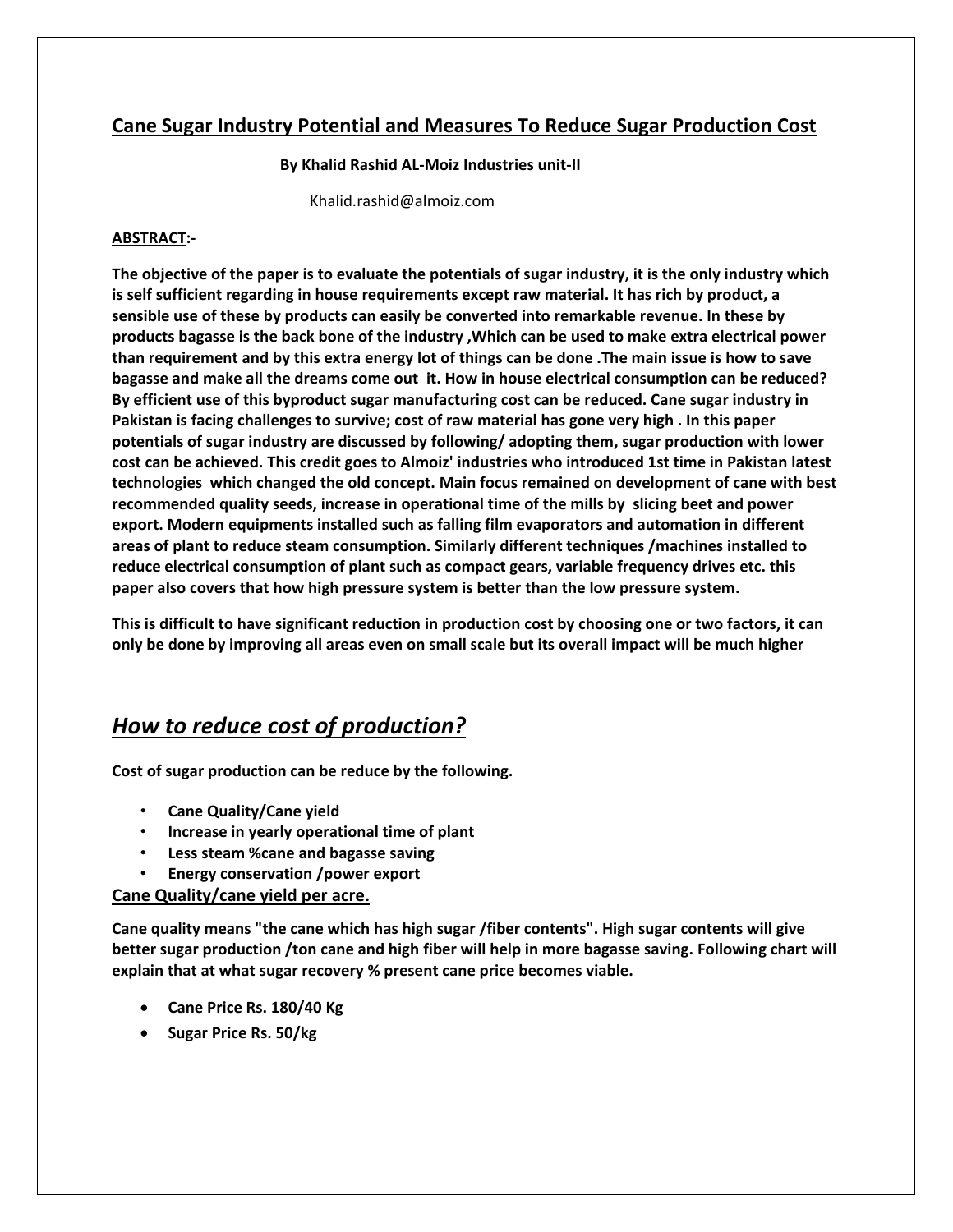| Sr.No | <b>Cane Crushed</b><br>Kg | <b>Recovery</b><br>% Cane | Sugar<br><b>Production</b><br><b>Kgs</b> | <b>Cost Of Cane</b><br><b>Rs</b> | Cost Of<br>Sugar Rs | <b>Difference</b><br><b>B/W Cane cost</b><br>per Sugar Rs |
|-------|---------------------------|---------------------------|------------------------------------------|----------------------------------|---------------------|-----------------------------------------------------------|
|       | 100                       | 8                         | 8                                        | 450                              | 400                 | $-50$                                                     |
|       | 100                       | 8.5                       | 8.5                                      | 450                              | 425                 | $-25$                                                     |
| 3     | 100                       | 9                         | ٩                                        | 450                              | 450                 |                                                           |
| 4     | 100                       | 9.5                       | 9.5                                      | 450                              | 475                 | 25                                                        |
|       | 100                       | 10                        | 10                                       | 450                              | 500                 | 50                                                        |

**\*Other expenses not included in this table.**

**Every 0.5% increase in sugar cane recovery reduces the production cost of sugar by 4-5%.To get best cane special attention is required from sowing to processing ,until every step is not taken care of best results cannot be achieved. To achieve maximum recovery following points to be considered,**

**1. Cane cultivation at proper time (September sowing gives better results than Feb. sowing)**

**2. Use of approved /good quality seed for cane cultivation.**

**3. Training of cane staff and growers to ensure good cultivation practices.**

**4. Shortest time between cane cut and crush.**

**5. Clean cane without tops and trashes.**

**6. Minimum processing losses.**

**Cane quality and quantity /acre, both are important, with better yield /acre operational time of the plants can be increased resulting in better production and profitability.**

**How a mill can increase its Operational Time?**

**Profitability/sugar production cost can be reduced by increasing the total operational time of the plant; it can be explained by the following cycle,**



**It is clear from above cycle that a sugar mill has lot of potentials to improve its profitability and the**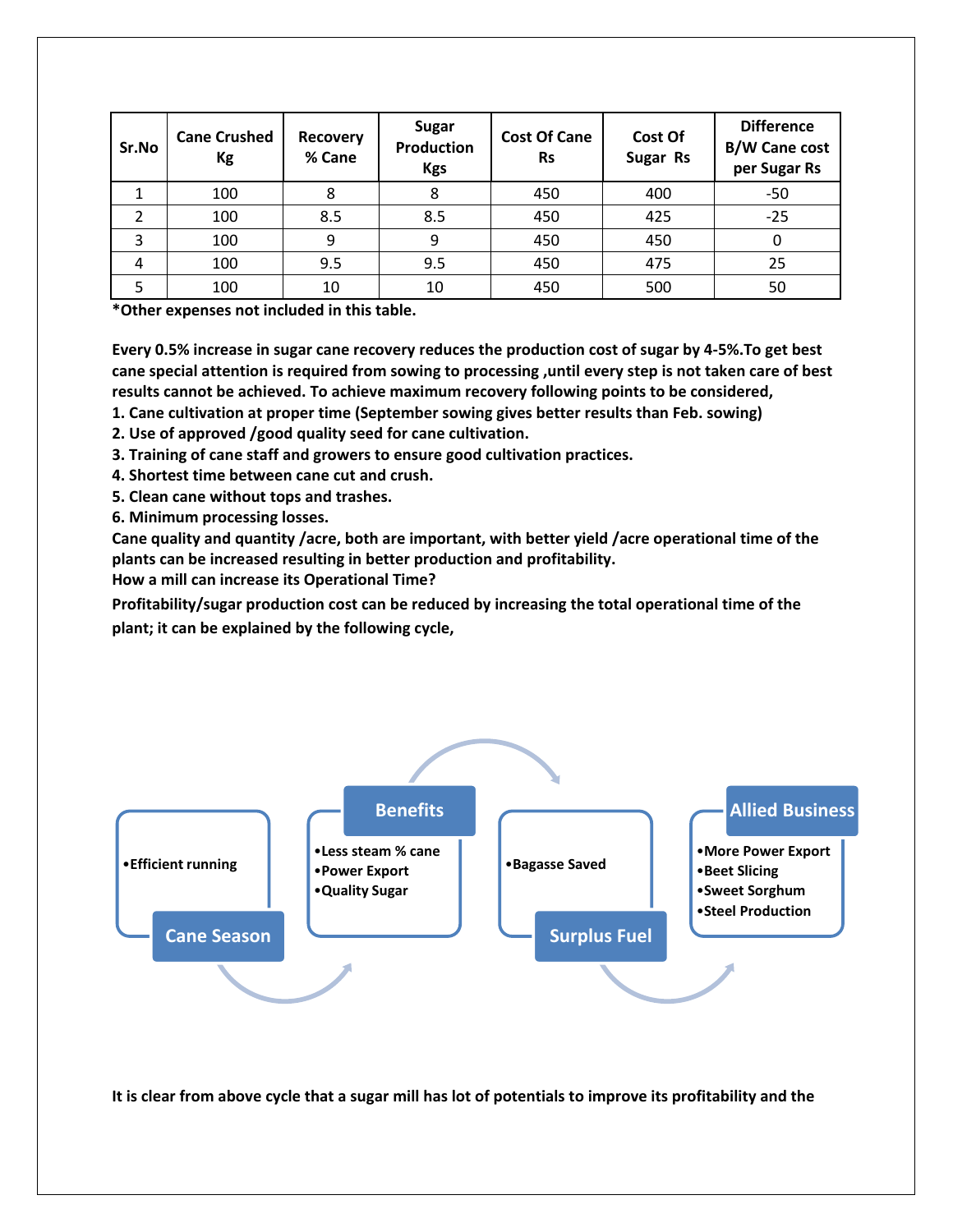**main weapon is bagasse which is the rich source of energy and if a sugar plant mange it well and saves maximum fuel, many things can be done.**

**1. Efficient running of cane season (full capacity utilization with minimum or no stoppages)**

**2. Less steam% cane (it will facilitate to save maximum bagasse)**

**3. Less power consumption of the plant (it will facilitate to export more power during season) It means that during crushing season at high pressure system ,if steam % cane is even 45% and power consumption of plant is controlled, a sufficient amount of power can be exported during season.**

**A plant having capacity of about 8000TCD,with 45 steam % cane can export 7-8 MW electricity/hr with 25 tons of bagasse saving/hr( 600 tons/day equal to 186MW electricity) in addition.**

**Every 1% reduction in crushing capacity will increase production cost by 1.4-1.5% in high pressure system at 10% recovery.**

**For example,** 

**For H.P System**

|                                                           | 100 % Capacity               | 10% reduced capacity       |
|-----------------------------------------------------------|------------------------------|----------------------------|
| Cane crushed                                              | $= 300$ TPH (7200 TPD)       | 270 TPH (6480 TPD)         |
| <b>Bagasse Produced (30% cane)</b>                        | $= 90$ TPH (2160 TPD)        | 81 TPH (1944 TPD)          |
| Steam produced (1:2 bagasse to steam) = 180 TPH (4320TPD) |                              | 162 TPH (3888 TPD)         |
| <b>Power Generated (6.45t/MW)</b>                         | $= 27.8$ MWH (669MWD)        | 25.09MWH (602MWD)          |
| Cost of power generated =Rs.222400/hr (5337600/day)       |                              | Rs.200720/hr (4817280/day) |
| Difference in cost                                        | $=$ Rs.21680/hr (520320/day) |                            |

\* **Cost of power generated (Rs.8.00/KWH)**

#### **For L.P System**

**Every 1% reduction in crushing capacity will increase production cost by 0.82% in low pressure system at 10% recovery**.

|                                                             | 100 % Capacity                | 10% reduced capacity   |
|-------------------------------------------------------------|-------------------------------|------------------------|
| <b>Cane crushed</b>                                         | $= 300$ TPH (7200 TPD)        | 270 TPH (6480 TPD)     |
| <b>Bagasse Produced (30% on cane)</b>                       | $= 90$ TPH (2160 TPD)         | 81 TPH (1944 TPD)      |
| Steam produced (1:1.9 bagasse to steam) = 171 TPH (4104TPD) |                               | 153.9 TPH (3693.6TPD)  |
| Power Generated (14.8 t/MW)                                 | $= 11.55$ MWH (277.2MWD)      | 10.39MWH (249.5MWD)    |
| Cost of power generated                                     | $=$ Rs.92400/hr (2217600/day) | 83120/hr (1994880/day) |
| Difference in cost                                          | $=$ Rs.12400/hr (298480/day)  |                        |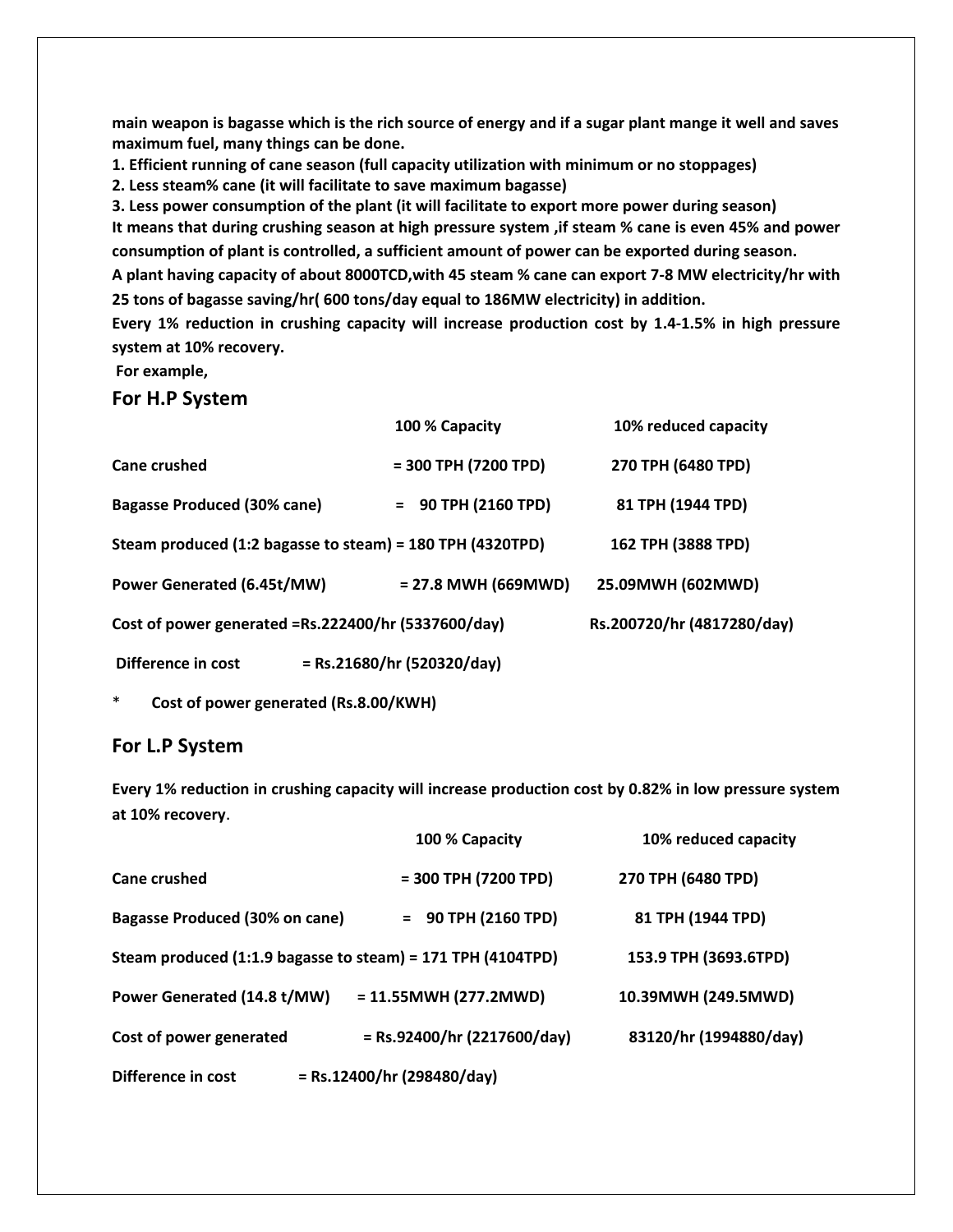\* **Cost of power generated (Rs.8.00/KWH)**

# **REQUIREMENTS FOR BAGASSE SAVING.**

**To save maximum bagasse two areas must be very efficient, 1. Process house, by an efficient and well managed process house steam % cane can be reduced significantly.**

**2. Boiler efficiency.**

#### **Steam% cane.**

**Every 5% reduction in steam% cane will decrease production cost by 1.2% in high pressure system and 0.72% in low pressure system at 10% recovery.**

| Cane crushed                     |                       | $= 300$ TPH (7200 TPD)         |                    |  |  |  |
|----------------------------------|-----------------------|--------------------------------|--------------------|--|--|--|
| <b>Bagasse Produced</b>          | $= 90$ TPH (2160 TPD) |                                |                    |  |  |  |
| <b>Steam % Cane</b>              |                       | 45%                            | 50%                |  |  |  |
| <b>Steam required</b>            |                       | $= 135$ TPH (3240TPD)          | 150 TPH (3600 TPD) |  |  |  |
| <b>Bagasse required</b>          |                       | $= 67.5$ TPH (1620TPD)         | 75 TPH (1800 TPD)  |  |  |  |
| <b>Bagasse saved</b>             |                       | $= 22.5$ TPH (540TPD)          | 15 TPH (360 TPD)   |  |  |  |
| steam produced by saved bagasse  |                       | $= 45$ TPH (1080TPD)           | 30 TPH(720 TPD)    |  |  |  |
| Power generated by saved bagasse |                       | $= 6.92$ MWH $(166.15$ MWD $)$ | 4.6MWH (110MWD)    |  |  |  |
| (By high pressure boiler)        |                       |                                |                    |  |  |  |
| <b>Difference in MW</b>          |                       | $= 2.32$ MWH (55.68MWD)        |                    |  |  |  |
| Cost difference (Rs.)            |                       | $= 18560/hr (445440/day)$      |                    |  |  |  |

## **How steam % cane can be reduced.**

**Steam % cane can be reduced by adopting following: Use of right size evaporators. In quintuple effect, steam saving is maximum, to achieve minimum Δt . Latest technology/equipments (FFE) can be used to achieve minimum Δt. Use of 2nd and 1st vapors for centrifugals and re-melters Maximum utilization of 3 rd vapours for pan boiling. Usage of 5th , 4th vapours & condensate water to juice heaters. Minimum usage of raw water at pan section, maintaining the molasses brix.( A.H,B.H,C.L etc.) in the range of 75-82 <sup>0</sup> with Molasses Conditioner. Minimum usage of 4 bar steam in process House. Use of minimum 70⁰C imbibitions water for mills. Minimum make up steam(for exhaust steam) for process house. Steam leakage is to be avoided and steam drainage should be minimized. Proper insulation of equipments.**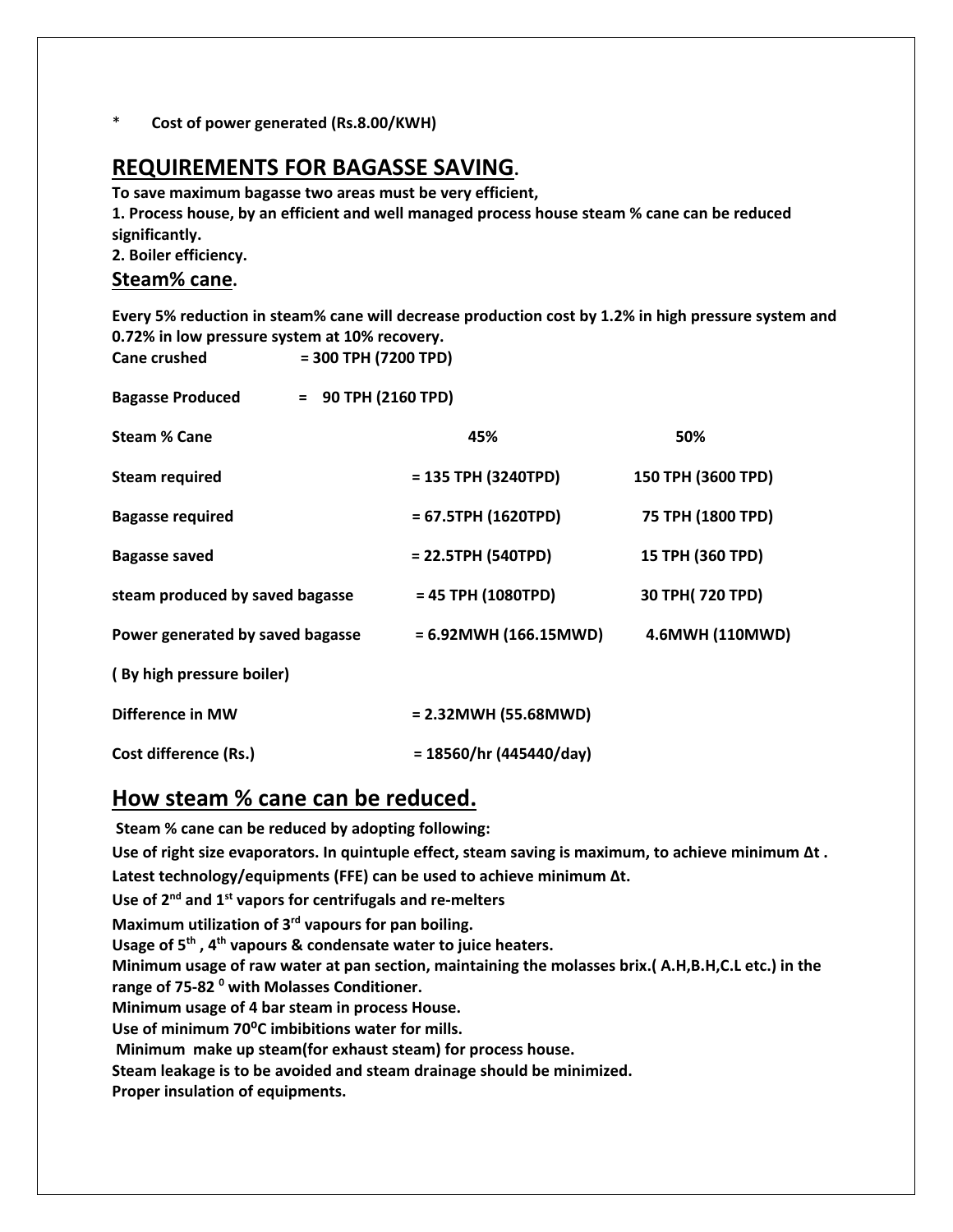# **Use of automation.**

 **Automation can change the scenario of plant in different ways. Such as**

- **Capacity Enhancement with existing equipment**
- **Quality Improvement**
- **Reduction in steam % cane**
- **Less losses**
- **Automation of pans can easily reduce steam % cane by 1.5-2.0 %.**
- **Automation of juice heaters can also save 0.5 % steam.**

#### **Effect of Automation on Refine Batch Pan**

**Difference of auto operated & manual operated pans**



# **Efficiency of boiler depends upon.**

**Every 1% increased efficiency of the boiler will reduce cost by 0.925%.**

- **Bagasse moisture**
- **Bagasse Pol.**
- **Flue gas temperature.**
- **Feed water temperature.**

**Good cane preparation and milling can reduce the bagasse moisture and pol.**

**If all other figures are fixed (Bagasse pol, Flue gases temperature, Feed water Temperature) and only bagasse moisture changes by 1%,the efficiency of boiler may increases/decreases by 2.31%.**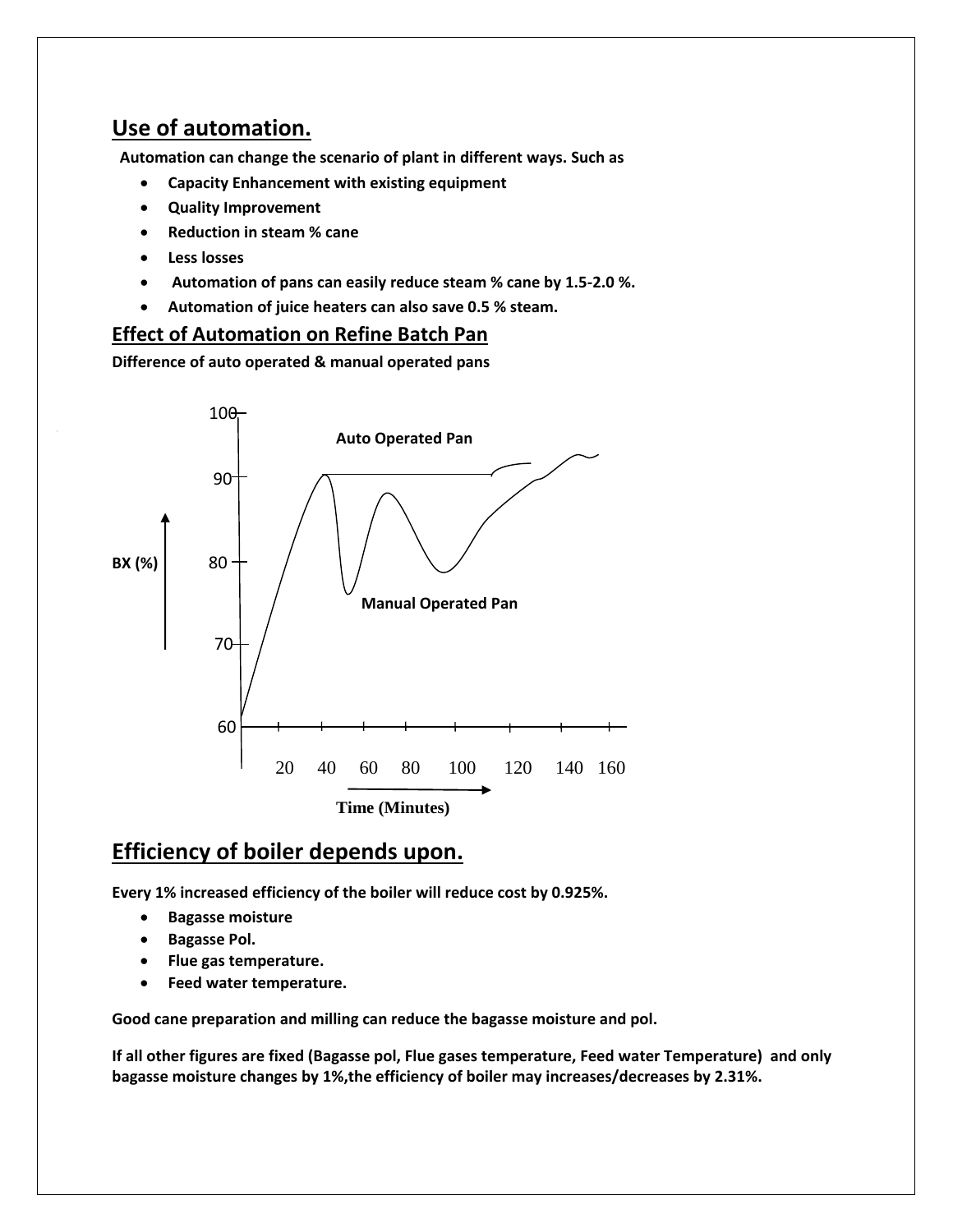**If all other figures are fixed (bagasse moisture, pol, and feed water temperature) and only flue gases temperature changes by 10˚C. The boiler efficiency increase or decrease by 2.78%.** 

**Optimum capacity/efficiency of economizers can give low flue gas temperature.**

**Every 10˚C change in feed water temperature will lead to increase or decrease by 1.86% bagasse consumption per unit steam.** 

**Closed circuit condensate system can give feed water temperature up to 115 ˚C without any injection of steam.**

**In short about 2-2.5% efficiency of boiler can be increased by optimizing above parameters, saving 2- 2.5% more bagasse. This saved bagasse can be used as fuel for power generation to run the allied business like Steel production, power export, beet slicing.** 

**cane crushing**  $= 300TCH(7200TCD)$ 

**Qty. of bagasse saved by better efficiency of boiler(2.5% ) = 2.25TPH(54TPD)**

# **Steam produced**  $= 4.612$ **TPH (110.7TPD)** Power produced  $= 0.71$ MWH (17MWD) **Cost saved (Rs.) = 5680/hr (136320/day)**

## **How extra power can be generated.**

**To go for co-generation two things have considerable importance excluding bagasse saving.**

- **1. use of high pressure boiler and turbines.**
- **2. Reduction in power consumption of plant**

#### **Steam Consumption at H.P Turbine**

 $Q =$ 860  $(x - \lambda')\eta(em)(er)(eg)$ 

**Q = steam Consumption Kg/KW.h**

**X = total heat of inlet steam at 480 <sup>0</sup>C = 806 kcal/kg λ = Total heat of exhaust steam at 150 <sup>0</sup> c = 655.5 kcal/kg**

**ἠ = Thermodynamic efficiency of turbine = 0.97% em = Mechanical efficiency of turbine = 0.97%**

**er = Efficiency of reduction gear = 0.97%**

**eg = efficiency of Generator = 0.97%**

$$
Q = 860 / (806 - 655.5) \times 0.97 \times 0.97
$$
  
× 0.97 × 0.97

$$
Q=6.45\ kg/\ kwh
$$

**High Pressure steam consumption /MW =6.45 T Low Pressure steam consumption /MW = 14.8 T Cost of 1kw= Rs.8/- Cost of 62 MW power is Rs.496000 /day**

**Cost of 27.02 MW power is Rs.216160/day**

#### **Steam Consumption at L.P Turbine**

$$
Q=\frac{860}{(x-\lambda')\eta(em)(er)(eg)}
$$

**Q = steam Consumption Kg/KW.h X = total heat of inlet steam at 350 <sup>0</sup>C = 746.3 kcal/kg** ′ **= Total heat of exhaust steam kcal/kg at 150 <sup>0</sup> c = 655.5 kcal/kg = Thermodynamic efficiency of turbine = 70% em = Mechanical efficiency of turbine = 97% er = Efficiency of reduction gear = 97% eg = efficiency of Generator = 97%**  $Q = 860 / (746.3 - 655.5) \times 0.70 \times 0.97$  $\times$  0.97  $\times$  0.97

 $Q = 14.8 kg/kwh$  varies w.r.t manufacturer **betwee11-15kg/kwh)**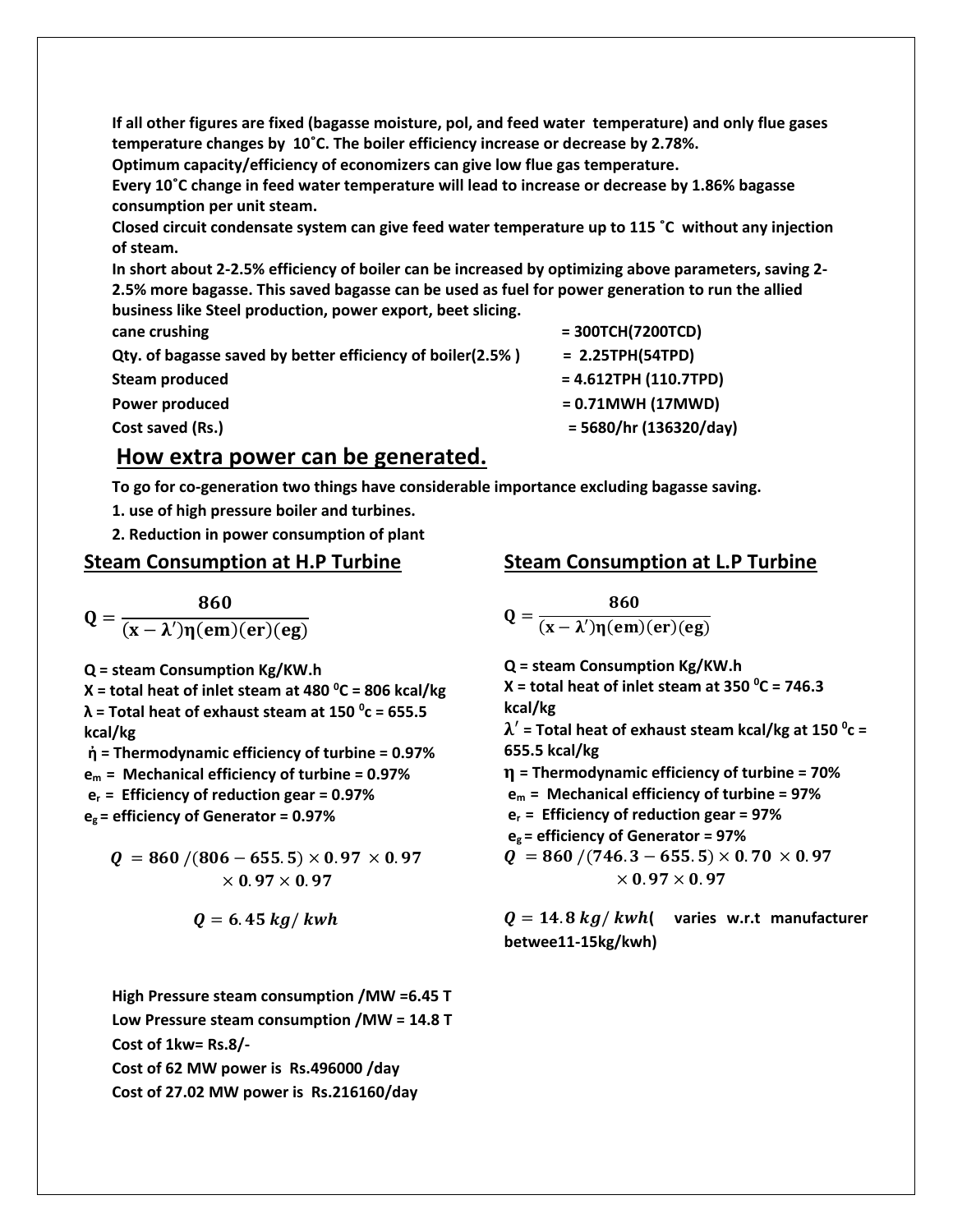# **Reduction in power consumption of plant:**

| Selection of efficient /right size equipment(especially gears).<br>Use of VFDs for different applications.<br>As much in-house power saved, can be exported and will reduce the production<br>cost. In sugar industry in-efficient gearing systems are in use and their efficiencies<br>are 25-50% less as compared to modern gearing, resultantly 25-50% extra power consumption.<br>Worm and worm wheel are the most in-efficient part of the drives which increase the power<br>consumption and are usually used for crystallizers , magma minglers, vertical crystallizers, juice<br>clarifiers etc. In mills house low speed gears are most in-efficient part of the system which<br>significantly increases power consumption.<br>For example.<br>In mills house three type of drive systems are currently available :<br>Conventional system.<br>1. Drive (motor) ----high speed gear-----low Speed gear------tail bar/rope coupling-----pinion-----mill |              |              |          |                    |         |
|-----------------------------------------------------------------------------------------------------------------------------------------------------------------------------------------------------------------------------------------------------------------------------------------------------------------------------------------------------------------------------------------------------------------------------------------------------------------------------------------------------------------------------------------------------------------------------------------------------------------------------------------------------------------------------------------------------------------------------------------------------------------------------------------------------------------------------------------------------------------------------------------------------------------------------------------------------------------|--------------|--------------|----------|--------------------|---------|
| (1000 KW)                                                                                                                                                                                                                                                                                                                                                                                                                                                                                                                                                                                                                                                                                                                                                                                                                                                                                                                                                       | <b>960KW</b> | 883.2KW      | 529.92KW | 514KW              | 472.9KW |
|                                                                                                                                                                                                                                                                                                                                                                                                                                                                                                                                                                                                                                                                                                                                                                                                                                                                                                                                                                 |              |              |          | (47-48% efficient) |         |
| <b>Compact gear system(Proved technology)</b>                                                                                                                                                                                                                                                                                                                                                                                                                                                                                                                                                                                                                                                                                                                                                                                                                                                                                                                   |              |              |          |                    |         |
| 2. Drive (motor) --------- compact gear ---------tail bar/rope coupling --------pinion---------mill                                                                                                                                                                                                                                                                                                                                                                                                                                                                                                                                                                                                                                                                                                                                                                                                                                                             |              |              |          |                    |         |
| (1000 KW)                                                                                                                                                                                                                                                                                                                                                                                                                                                                                                                                                                                                                                                                                                                                                                                                                                                                                                                                                       | <b>960KW</b> | 883.2KW      | 856.7KW  | <b>788KW</b>       |         |
|                                                                                                                                                                                                                                                                                                                                                                                                                                                                                                                                                                                                                                                                                                                                                                                                                                                                                                                                                                 |              |              |          | (78-79% efficient) |         |
| New /latest technology                                                                                                                                                                                                                                                                                                                                                                                                                                                                                                                                                                                                                                                                                                                                                                                                                                                                                                                                          |              |              |          |                    |         |
| 3. Drive (motor) ------- compact gear direct couple to top roller of mill.                                                                                                                                                                                                                                                                                                                                                                                                                                                                                                                                                                                                                                                                                                                                                                                                                                                                                      |              |              |          |                    |         |
| <b>500KW</b>                                                                                                                                                                                                                                                                                                                                                                                                                                                                                                                                                                                                                                                                                                                                                                                                                                                                                                                                                    | 480KW        | 456KW        |          |                    |         |
| Drive(motor)---------compact gear direct couple to mill (feed/discharge roller)                                                                                                                                                                                                                                                                                                                                                                                                                                                                                                                                                                                                                                                                                                                                                                                                                                                                                 |              |              |          |                    |         |
| <b>250KW</b>                                                                                                                                                                                                                                                                                                                                                                                                                                                                                                                                                                                                                                                                                                                                                                                                                                                                                                                                                    | <b>240KW</b> | <b>228KW</b> |          |                    |         |

 **(91-92 % efficient)**

**About 30-43% more power can be saved by using efficient /right sized equipments with variable frequency drives throughout the plant.**

# **CONCLUSION.**

• **Industry has to take diligent measures in order to enhance the quality cane cultivation.**